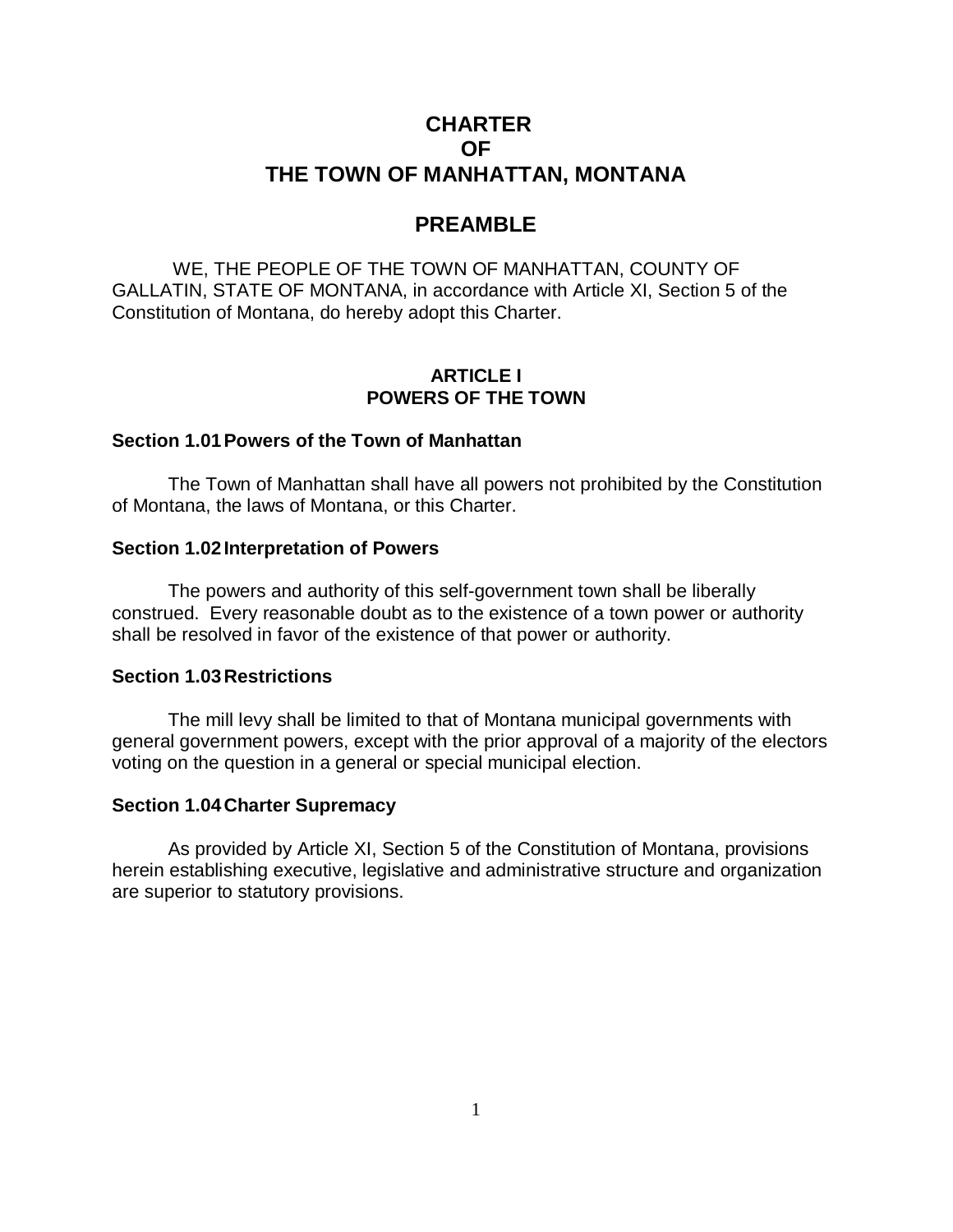## **ARTICLE II LEGISLATIVE BRANCH**

## **Section 2.01Town Council**

The legislative branch shall consist of the town council, which shall be the governing body of the town.

## **Section 2.02Qualifications for Office**

Anyone who is 18 years of age or older, a citizen of Montana, a resident of the Town of Manhattan for a period of at least one year immediately preceding his/her election to office, and a qualified elector pursuant to Article IV, Section 2 of the Montana Constitution is eligible to hold the office of council member.

#### **Section 2.03Composition**

The Town of Manhattan shall have a town council of four (4) members.

## **Section 2.04Term of Office**

Members of the town council shall be elected for four (4) year, overlapping terms of office.

#### **Section 2.05Election**

1. Local government elections shall be conducted on a nonpartisan basis.

2. Council members shall be elected at large. Two council members shall be elected at large every two years.

#### **Section 2.06Chairman of the Council**

The council shall have a chair who shall be elected by the members of the council from among their own number. The chair of the council shall preside at council meetings when the mayor is absent, and shall vote as other members of the council.

## **Section 2.07Vacancy in Office**

The office of council member becomes vacant as prescribed by law.

#### **Section 2.08Removal from Office**

A council member may be removed from office by a finding, adopted by the affirmative vote of three (3) council members, that the office has become vacant as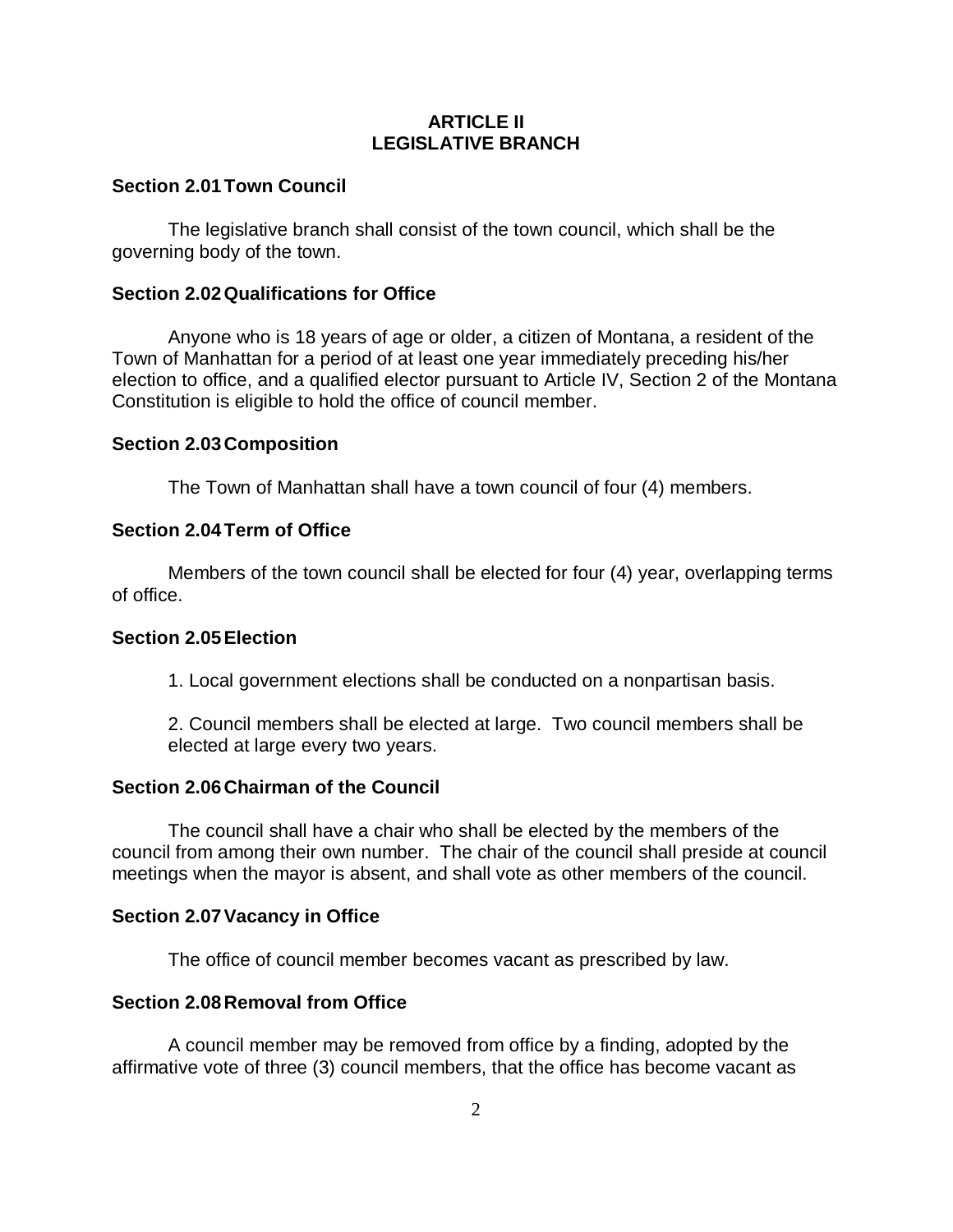prescribed by law or by recall of a council member by the electors of Manhattan, as prescribed by law.

## **Section 2.09Filling Vacancy on Council**

1. When a vacancy occurs in the office of council member, the position shall be considered open and subject to nomination and election at the next general municipal election, except the term of office shall be limited to the unexpired term of the person who originally created the vacancy. Pending such election and qualification the council shall appoint, by the affirmative vote of the majority of the remaining council members, a person possessing the qualifications for office required by law and this Charter, within 30 days of the vacancy to hold the office until the successor is elected and qualified.

2. If there are fewer than three (3) council members serving in office at the time an appointment to fill council vacancies is required, the mayor shall appoint with the written consent of each of the incumbent council members, a person possessing the qualifications for office required by law and this Charter within 30 days of the vacancy to hold the office until the successor is elected and qualified.

## **Section 2.10Powers and Duties**

1. The town council shall be the legislative and policy determining body of the town. All powers of the town shall be vested in the town council except as otherwise provided by law or this Charter and the council shall provide for the exercise thereof and for the performance of all duties and obligations imposed by law or this Charter.

2. The council may override the mayor's veto by the affirmative vote of three (3) members of the council.

## **Section 2.11Legislative Action**

Unless otherwise required by law or this Charter, the affirmative vote of a majority of the council members present at a lawful meeting of the council shall be required for all official actions of the council. A minimum of three (3) council members must be present to convene a lawful meeting of the council.

#### **Section 2.12Procedure**

The council shall establish its rules of procedure and time and place of meetings by resolution.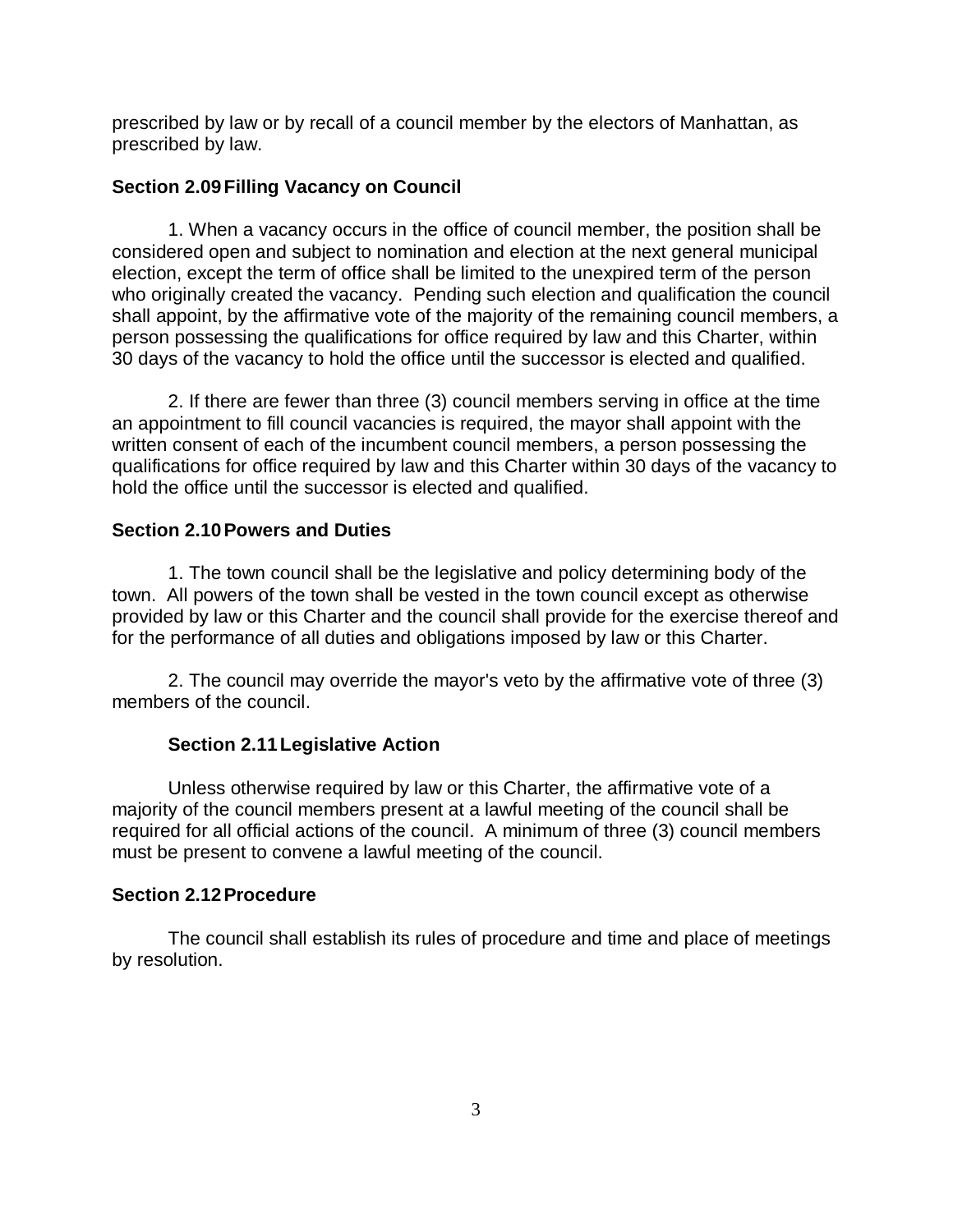## **ARTICLE III EXECUTIVE BRANCH**

## **Section 3.01 Mayor**

The Mayor shall be the chief executive and chief administrative officer of the Town.

## **Section 3.02Qualifications for Office**

 No person shall be eligible for the office of Mayor unless he/she shall be at least twenty one (21) years old, a qualified elector pursuant to Article IV, Section 2 of the Montana Constitution, a resident of the State for at least three (3) years, and a resident of the Town for two (2) years immediately preceding his/her election to said office. The Mayor shall reside in the Municipality during his/her term of office.

## **Section 3.03Term of Office**

The mayor shall be elected for a four (4) year term of office.

## **Section 3.04Election**

The mayor shall be nominated and elected at large on a nonpartisan basis.

#### **Section 3.05Vacancy in Office**

The office of mayor becomes vacant as prescribed by law.

#### **Section 3.06Removal from Office**

The mayor may be removed from office by a finding, adopted by the affirmative vote of three (3) council members that the office has become vacant as prescribed by law or by recall of the mayor by the electors of the Town of Manhattan, as prescribed by law.

#### **Section 3.07Filling Vacancy in the Office of Mayor**

When a vacancy occurs in the office of mayor the position shall be considered open and subject to nomination and election at the next general municipal election, except the term of office shall be limited to the unexpired term of the person originally creating the vacancy. Pending such election and qualification the council shall appoint, by the affirmative vote of three (3) council members, a person possessing the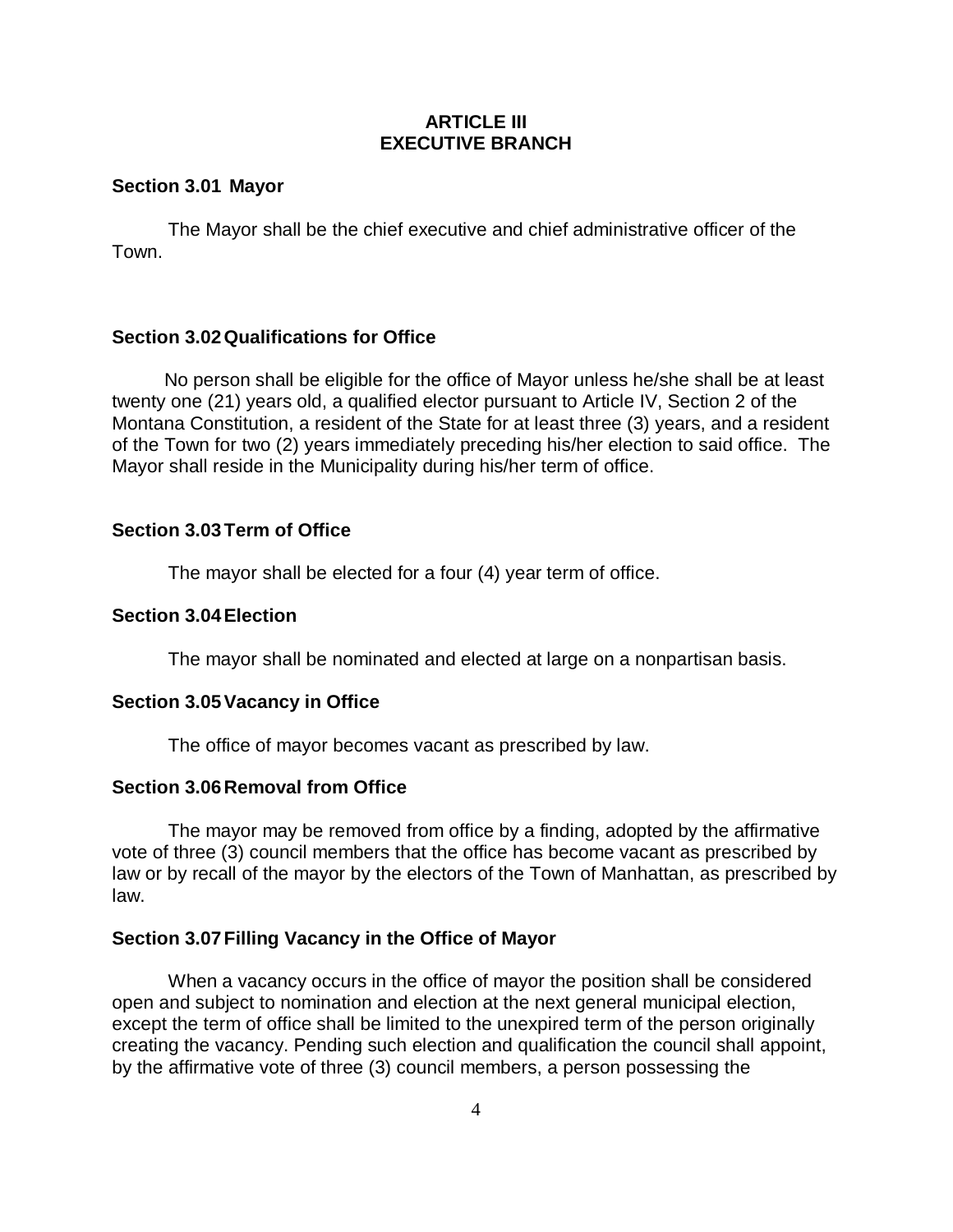qualifications for office required by law and this Charter within 30 days of the vacancy to hold the office until the successor is elected and qualified.

# **Section 3.08Powers and Duties**

The mayor shall:

- 1. enforce laws, Charter, ordinances, and resolutions;
- 2. perform the duties required by law, Charter, ordinance or resolution;
- 3. administer the affairs of the town government;
- 4. carry out policies established by the council;
- 5. recommend measures to the council;
- 6. report to the council on the affairs and financial condition of the town government;

7. execute bonds, notes, contracts, and written obligations of the council, subject to the approval of the council;

8. report to the council as the council may require;

9. prepare the council agenda, preside at council meetings and may take part in council discussions;

10. execute the budget adopted by the council;

11. appoint, with the consent of the council, all members of boards, except the mayor may appoint without the consent of the council temporary advisory committees established by the mayor.

# **Section 3.09Administrative Duties**

The mayor may:

1. appoint one or more administrative assistants to assist in the supervision and operation of the town government, and such administrative assistants shall be answerable solely to the mayor and the Town Council;

2. appoint, with the consent of a majority of the council, all department heads including either a clerk, treasurer or clerk-treasurer; remove department heads; and may appoint and remove all other employees;

3. prepare the budget in consultation with the council and department heads;

4. exercise control and supervision of all departments and boards.

# **Section 3.10Legislative Authority**

The mayor shall decide all tie votes of the council, but shall have no other vote. The mayor may veto ordinances and resolutions, subject to override by the affirmative vote of three (3) members of the council.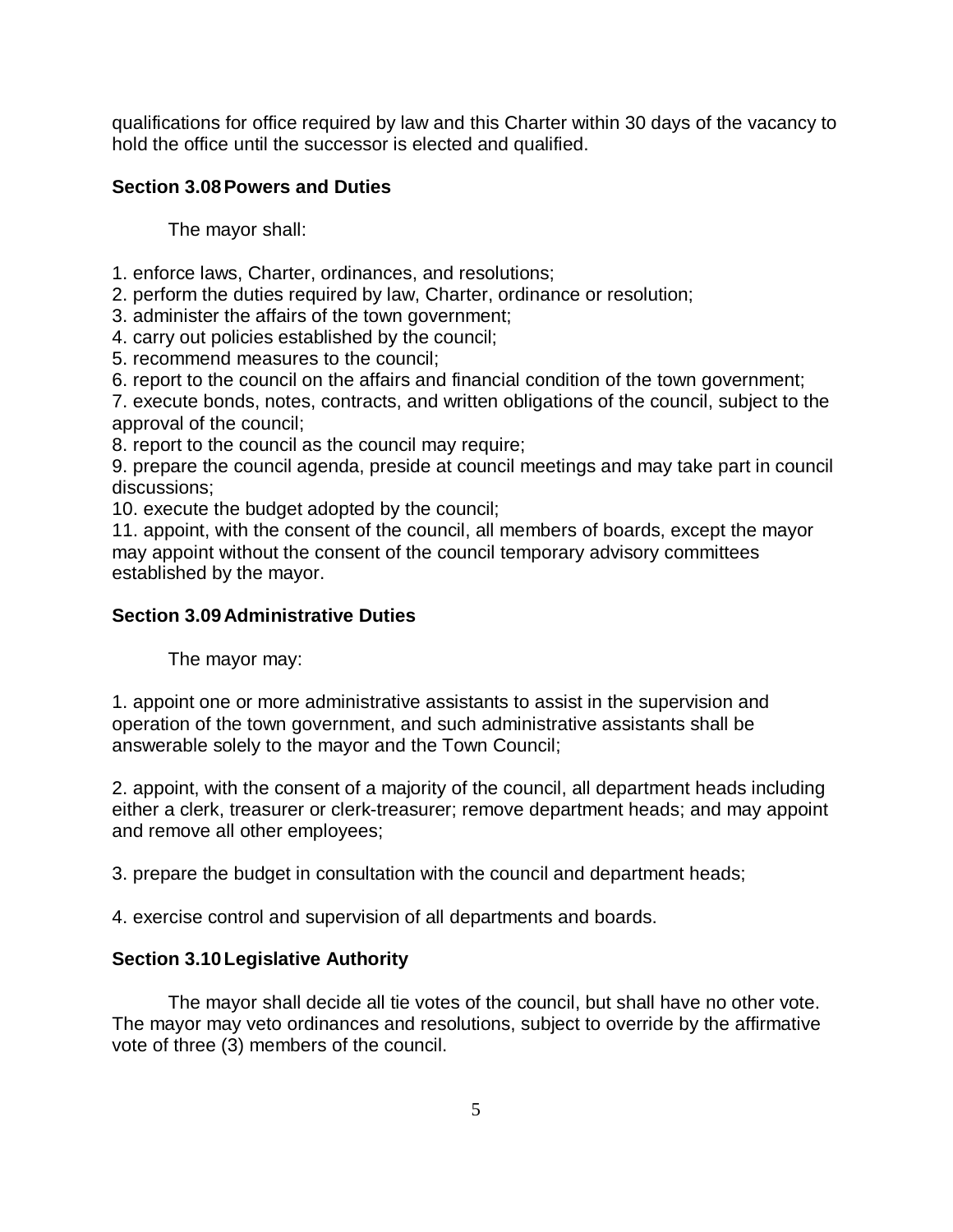### **Section 3.11Compensation**

The compensation of the mayor shall be set by resolution of the town council.

# **ARTICLE IV JUDICIAL BRANCH**

**Section 4.01City Court**

There shall be a Town court as provided by law.

### **ARTICLE V DEPARTMENT STRUCTURE**

#### **Section 5.01 Organization of Departments**

The organization of town departments shall be prescribed by ordinance.

## **ARTICLE VI GENERAL PROVISIONS**

#### **Section 6.01Amendment of Charter**

This Charter may be amended only as prescribed by law.

#### **Section 6.02Effective Date**

This Charter shall become effective on January 1, 2006. .

#### **Section 6.03Oath of Office**

Before entering upon the duties of office, all elected town officials shall take and subscribe to the oath of office as prescribed in Article III, Section 3 of the Constitution of Montana.

#### **Section 6.04Severability**

If any provision of this Charter is held invalid, the other provisions of this Charter shall not be affected thereby. If the application of the Charter, or any part of its provisions, to any person or circumstance is held invalid, the application of the Charter and its provisions to other persons or circumstances shall not be affected thereby.